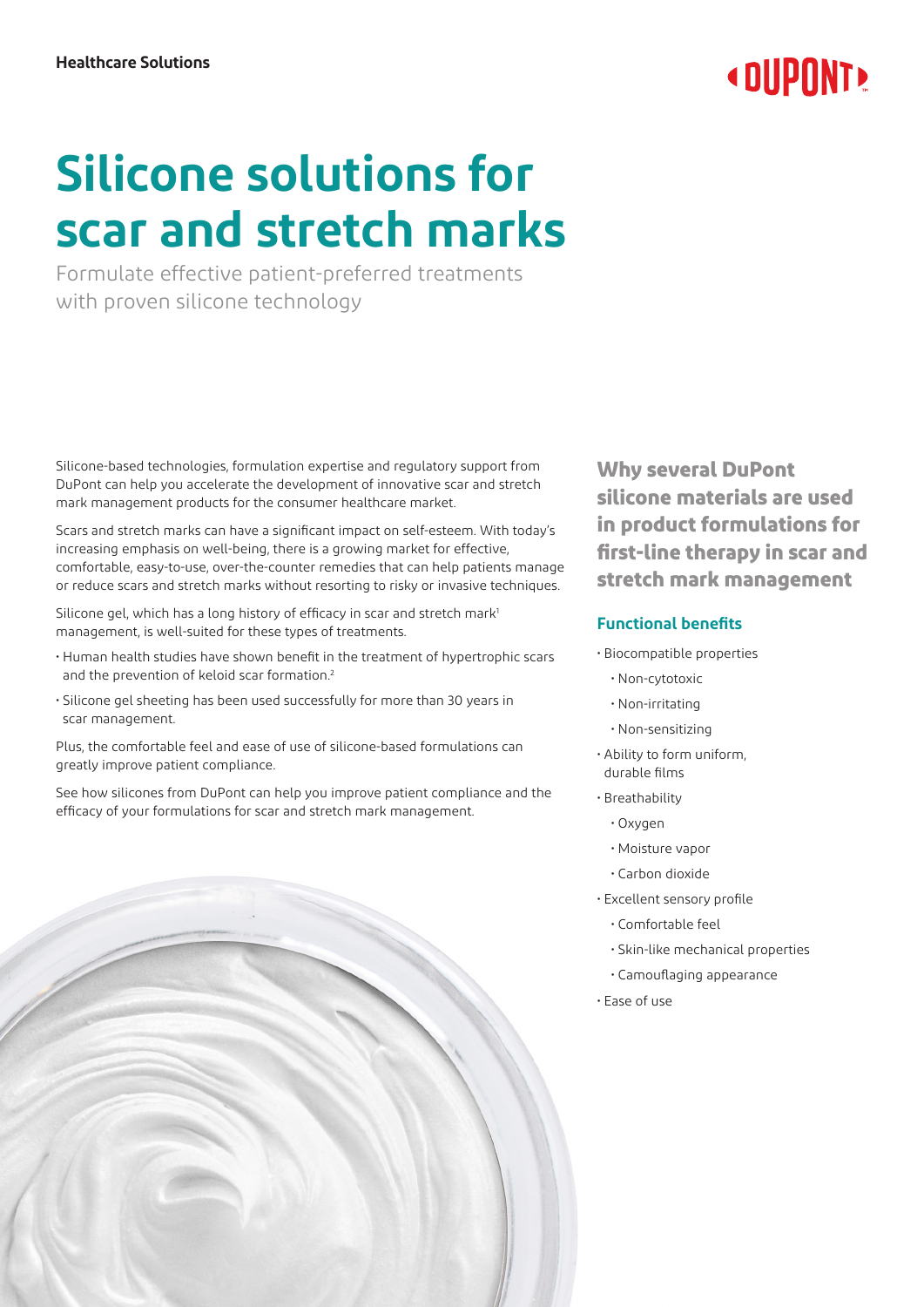

# **Make DuPont your innovation partner**

With more than 60 years of experience in silicone-based solutions for healthcare, you can rely on DuPont for:

- Reputable silicone-based topical ingredients, excipients and soft skin adhesives
- Proven aesthetics and functional film characteristics, such as breathability and substantivity
- A complete information package aligned with the requirements of the consumer healthcare market
- Extensive formulation expertise and product development support
- Products manufactured at defined manufacturing sites with the appropriate healthcare oversight and audits

To energize your innovation efforts, we have designed a series of formulations for scar and stretch mark management, which employ many silicone technologies from DuPont.

### Explore our thought-starting formulations

#### For stretch mark management<sup>1</sup>

|              |                                   | <b>Description</b>                                                                    | Performance                                                                   | <b>Patient benefit</b>                                                  |
|--------------|-----------------------------------|---------------------------------------------------------------------------------------|-------------------------------------------------------------------------------|-------------------------------------------------------------------------|
| <b>Cream</b> | <b>Centi-Cream</b><br>1990        | Comfortable water-<br>in-silicone emulsion<br>containing Centella<br>asiatica extract | $\cdot$ Non-occlusive<br>. Good substantivity<br>· Improved skin<br>hydration | . Smoother feel<br>· Improved slipperiness<br>$\cdot$ Reduced tackiness |
| Oil          | <b>Stretch Mark Oil</b><br>1988   | Silicone oil with a<br>substantive film on<br>the skin                                | . Good substantivity<br>$\cdot$ Non-occlusive                                 | · Smoother feel<br>· Improved slipperiness                              |
| <b>Spray</b> | <b>Stretch Mark</b><br>Spray 1989 | Silicone spray with a<br>comfortable feel on<br>the skin                              | . Good substantivity<br>$\cdot$ Non-occlusive                                 | · Smoother feel<br>· Improved slipperiness<br>· Reduced film presence   |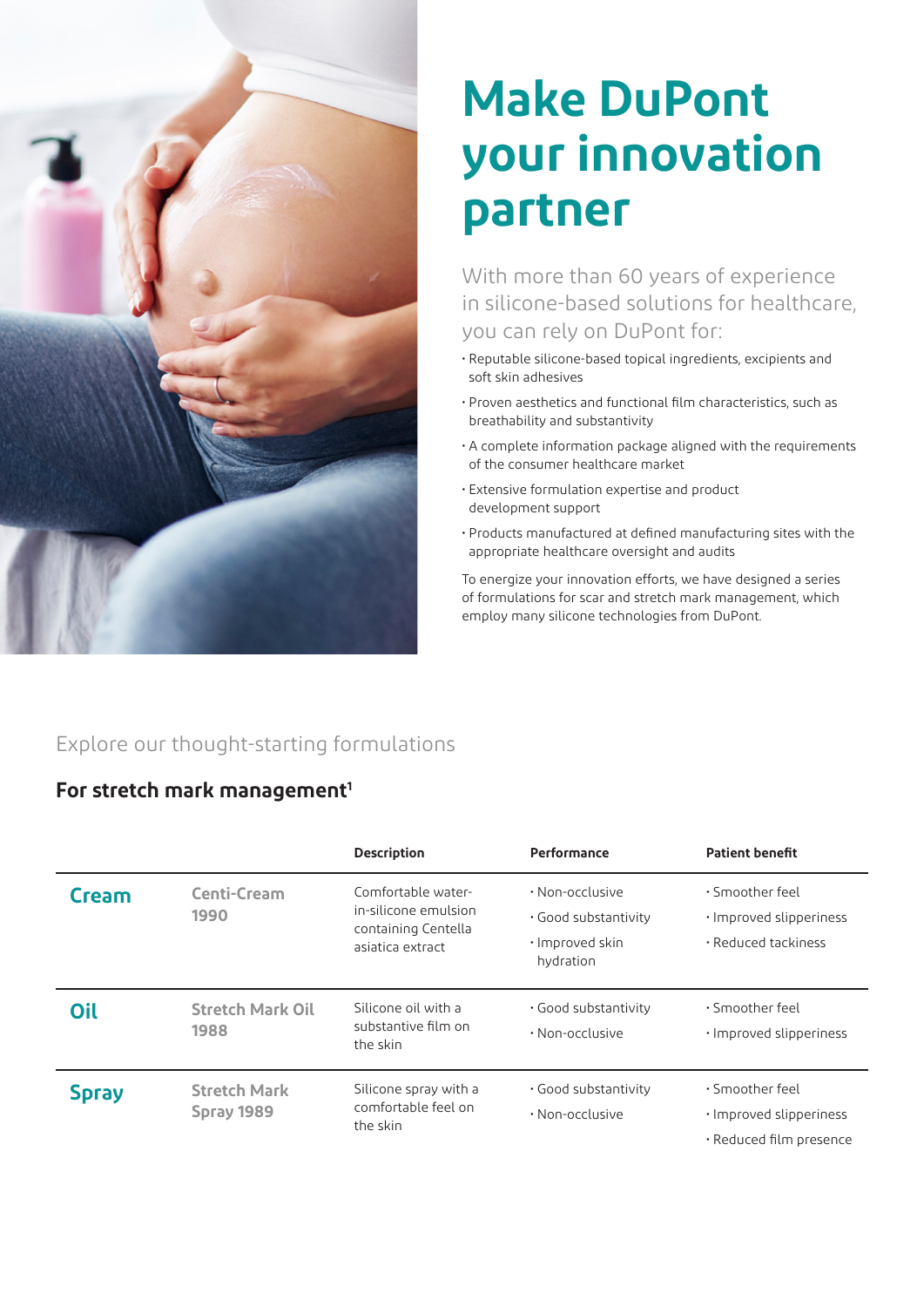### **For scar management**

|                                         |                                             | Description                                                                                                                 | Performance                                                             | <b>Patient benefit</b>                                                                                       |
|-----------------------------------------|---------------------------------------------|-----------------------------------------------------------------------------------------------------------------------------|-------------------------------------------------------------------------|--------------------------------------------------------------------------------------------------------------|
| Semi-<br><b>Solid Gel</b>               | <b>Substantive</b><br>Scar Gel 1544         | Anhydrous gel with<br>an excellent sensory<br>profile                                                                       | · Semi-occlusive<br>· Good substantivity<br>· Good wash resistance      | · Easier to spread and<br>more slippery<br>· Smoother feel<br>· Reduced tackiness<br>and gloss               |
|                                         | <b>Protective</b><br>Scar Gel 1688          | Comfortable<br>and protective <sup>3</sup><br>anhydrous gel                                                                 | · Semi-occlusive<br>· Good substantivity<br>· Medium wash<br>resistance | · Easier to spread<br>· Smoother feel<br>· Reduced tackiness                                                 |
|                                         | <b>SiCAR</b><br>Camouflage<br>2083          | Pigmented anhydrous<br>gel with good coverage<br>via a comfortable film                                                     | · Occlusive                                                             | · Easier to spread<br>· Smoother feel<br>· Improved color<br>uniformity<br>· Reduced tackiness<br>· Coverage |
|                                         | <b>SiCAR Serum</b><br>2082                  | Anhydrous skin-<br>protectant <sup>3</sup> gel based<br>on pharmaceutical<br>excipient; matt effect<br>and comfortable feel | $\cdot$ Non-occlusive<br>· Good substantivity                           | · Mattifying effect<br>· Smoother feel<br>· Reduced tackiness<br>· Easy to spread                            |
| Semi-<br><b>Solid</b><br><b>Sun Gel</b> | Non-Tacky<br>UV Scar Gel-<br><b>EU 2063</b> | Anhydrous gel<br>containing sun filters,<br>formulated for use in<br>Europe                                                 | · Semi-occlusive<br>$\cdot$ SPF 50+ (in vitro)<br>· UVA protection      | · Smoother feel<br>· Reduced gloss<br>· Reduced tackiness                                                    |
|                                         | Non-Tacky<br>UV Scar Gel-<br><b>US 2064</b> | Anhydrous gel<br>containing sun filters,<br>formulated for use in<br>the United States                                      | • Semi-occlusive<br>$\cdot$ SPF 50+ (in vitro)                          | · Smoother feel<br>· Reduced gloss<br>· Reduced tackiness                                                    |
| <b>Ointment</b>                         | <b>SiCAR Ointment</b><br>2081               | Anhydrous balm with<br>a matt finish; leaves<br>a non-tacky and<br>comfortable feel on<br>the skin                          | · Occlusive                                                             | · Increased smoothness<br>· Reduced tackiness<br>· Matt finish                                               |
| <b>Cream</b>                            | <b>SiCAR Cream</b><br>2030                  | Comfortable water-<br>in-silicone emulsion<br>containing Centella<br>asiatica extract                                       | · Non-occlusive<br>· Good substantivity<br>· Hydrates the skin          | · Reduced tackiness<br>· Reduced greasiness<br>· Reduced film presence                                       |